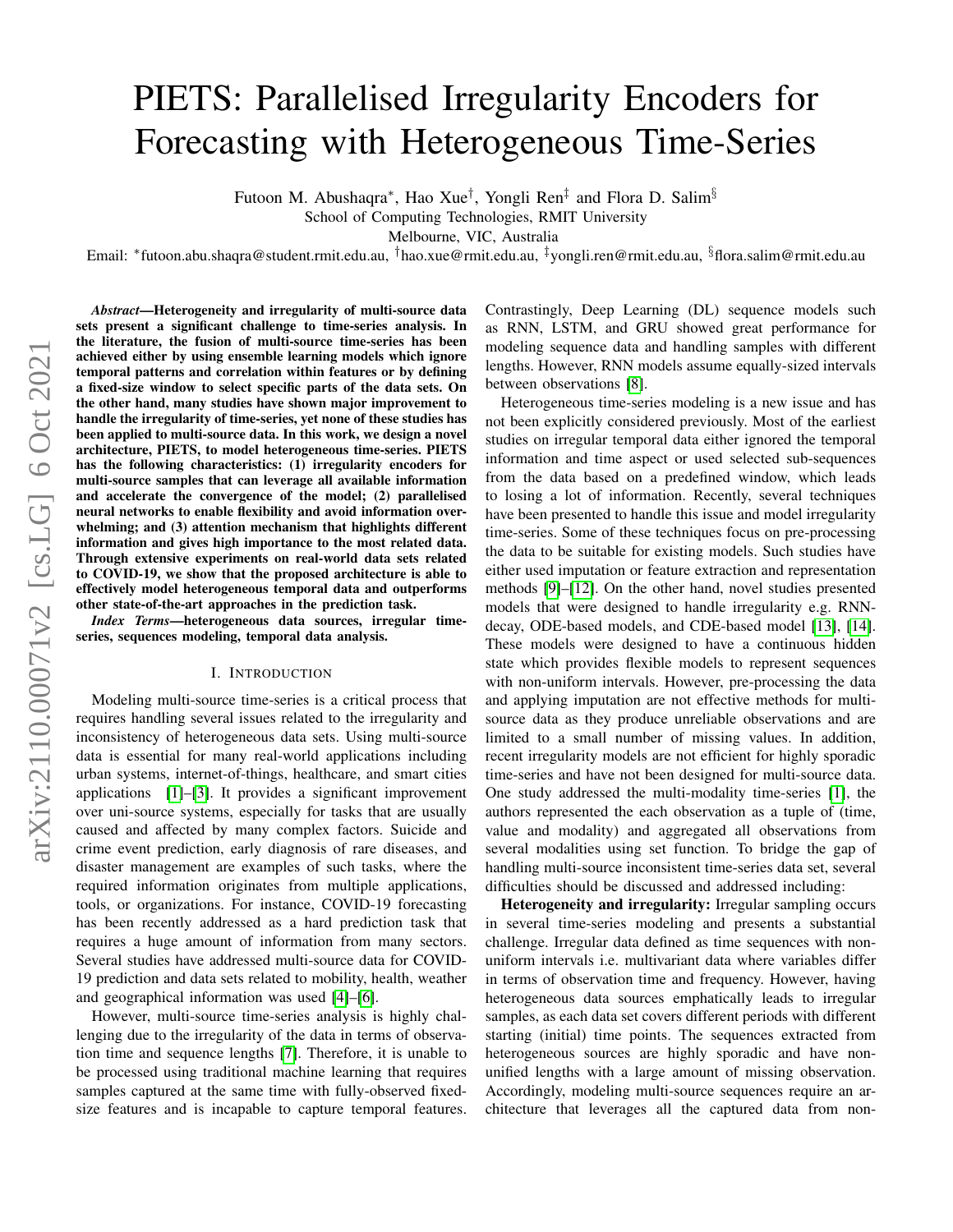uniform time points.

Information inconsistency: Combining data from many sources produces a huge amount of information whereas the knowledge is derived from different tools and applications. Therefore, the types of attributes will be inconsistent as each data set has a different representation, distribution, scale, and density. For example, features extracted from health applications are different from features extracted from weather data sets. This considers a major issue since the inconsistent data is hard to be modeled and fused using traditional methods.

Extremely large and highly-variable dimensions: Another key challenge of using several data set is the highlyvariable dimensions of information. Including several data sources produce a massive amount of correlations and temporal patterns that might be hard to be handled by a single model. Besides, each set of features has a different impact and effect on the target value. For example, if a specific data source has a strong correlation and a high impact on the task; other data sources might have less effect and are only used to emphasize the result for a specific case. Defining the importance of each set of features is an ambiguous task as it differs from one sample to another and required extensive experience.

In this work, we investigate how to model multi-source time-series and focus on handling the issues of irregularity, unequal-length sequences, inconsistency and highdimensionality data. We propose a new neural network architecture (PIETS) for modeling time-series data from heterogeneous sources with three main contributions:

- We design irregularity encoders to handle both the irregular series captured from heterogeneous data sets and the successive missing values that occur in different feature sets. This encoder leverages information of all observations rather than eliminating any sub-sequence or add unreliable imputed values.
- We propose parallelised sources modeling to preserve the ability to represent temporal patterns between observations from each source and give the architecture the flexibility to independently learn the correlation between inconsistent data sets and target values. The parallelised modeling helps to process the inconsistent features that have different attributes.
- We introduce an attention-based feature fusion mechanism, which gives the ability to discover any correlations between data from all sources as well as highlights and focuses on different parts of information particularly the most valuable parts, attention-based module can manage the massive amount of data and prevent overwhelming.

# II. RELATED WORK

Many recent studies have been presented to solve the challenges associated with time-series data, including missing values [\[15\]](#page-9-10)–[\[18\]](#page-9-11), features extraction [\[12\]](#page-9-7), irregularity and multi-resolution [\[7\]](#page-9-4), [\[9\]](#page-9-6), [\[19\]](#page-9-12), [\[20\]](#page-9-13). In this article, we are interested in a new issue related to the multi-source time-series data which has not been explicitly considered previously. Therefore, in this section, we describe the major previous

works that are related to irregularity and fusion of time-series data.

# *A. Irregularity Time-series*

Several articles have discussed the irregularity of time-series data, especially for Internet of Health (IOH) applications, where despite that all information coming from one source (e.g. ICU), the captured features are recorded sparsely and irregularly [\[12\]](#page-9-7), [\[21\]](#page-9-14). This characteristic is contrary to the machine learning models that assume a fixed-size of features [\[22\]](#page-9-15). Consequently, most of the earliest studies on irregular temporal data either ignored the temporal information and time aspect or used selected sub-sequences from the data based on a predefined window. Using these solutions a lot of information and samples will be lost.

Another way for dealing with the irregularity in time-series data is to impute and interpolate the missing samples [\[9\]](#page-9-6), [\[10\]](#page-9-16). Many types of imputation methods could be applied such as the traditional simple statistical methods (minimum, maximum, mean, zeros), or more complex methods like Gaussian processes, K-NN and linear regression [\[23\]](#page-9-17)–[\[26\]](#page-9-18).

However, these imputation methods cause the loss of temporal dependency. Particularly when applying to a huge amount of data where patterns and time intervals are important information. Hence, more effective methods have been presented. These recent methods consider the correlations of the variables by using observations without missing values to predict the missing values in other observations. Recently [\[12\]](#page-9-7) presented a novel method for the unequal-length Electronic Health Record (EHR) data and irregular samples. Their method used dynamic time warping to measure the similarity of temporal sequences thus find the alignment between sequence pairs (patients). The similarity matrices were stacked into a tensor. And tensor decomposition was used to extract the latent features and reduce the dimensionality of the data. In another work [\[17\]](#page-9-19), the authors improved an imputation method using the non-linear correlations between missing and available values, information about the missing patterns, and denoising auto-encoder (DAE). Moreover, rather than imputed the exact value of the missing observation, a recent work by Singh et al. [\[9\]](#page-9-6) built a model to impute the representation of the missing values. This model considered the correlation between available observation and other information related to missing value (such as the average value of the missing observation, the last observed value and the time lapse since the last observation). The framework was built using Bidirectional LSTM with Attention. The input for the model is a vector that includes the values of the feature at each time step along with the vector for a supporting signal. Each vector includes the mean, last observation, missing flag, and time-lapse. However, these imputation methods show good performance for data with few missing values but it is less effective when having sequences of missing data or variables with low correlation.

Other sophisticated and graceful approaches have been used to handle time-series irregularity by providing more generalized models. Whereas recurrent neural networks that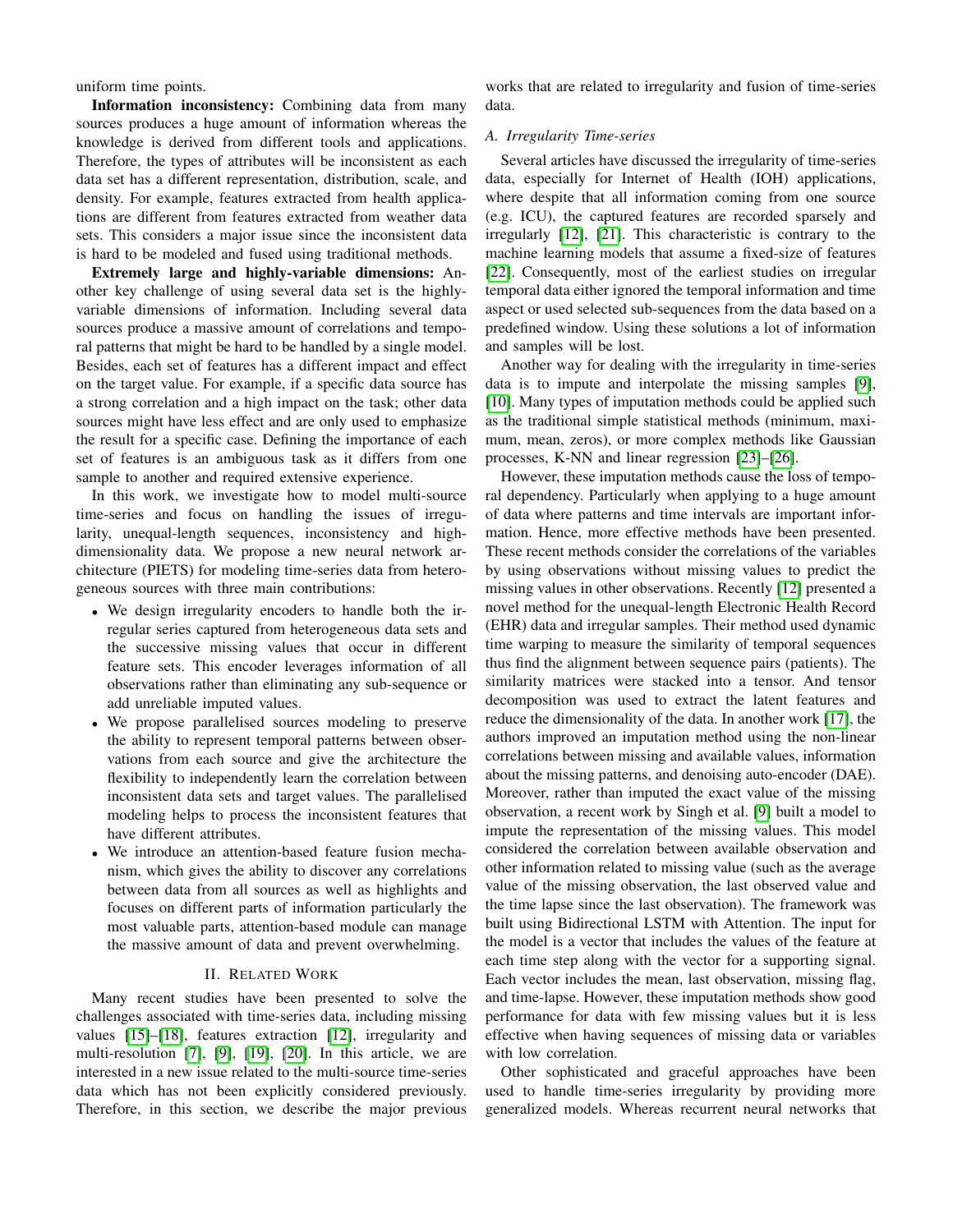are widely used for modeling temporal data assume fixed laps between observations and fully observed samples [\[8\]](#page-9-5), it shows less performance and unwieldy fitting for irregular samples. Many works used models based on ODE [\[14\]](#page-9-9), [\[27\]](#page-9-20) to deal with irregular time intervals and gaps in time-series data. ODE is used to define derivatives of the state with respect to time. Therefore it describes the evaluation in time. Neural ODE [\[27\]](#page-9-20) has been presented as a new family of deep neural network models. Recently, in [\[14\]](#page-9-9) the authors provided an ODE-RNNs and Latent ODEs models that have a continuoustime latent state, where the formation of the dynamics between observations are not predefined, alternatively it is learned. Their methods work better with highly sparse data. Since that the neural ODE is not able to adjust the trajectory based on the new observations and its solution is determined by its initial condition, Kidger et al. [\[20\]](#page-9-13) tried to figure out how to incorporate incoming information. They proposed a neural controlled differential equation (Neural CDE) model that is able to process newly arrived data. Brouwer et al. provided GRU-ODE-Bayes [\[13\]](#page-9-8) which is a continuous-time Gated Recurrent Unit used to model the sporadic observations. Moreover, recent approaches used attention mechanism to model irregularly sampled time series [\[7\]](#page-9-4). Nevertheless, all the mentioned approaches have been tested and evaluated on unisource data sets where the source of information was unified.

Using multi-modality time-series has been addressed recently by Horn et al. [\[1\]](#page-9-0) which proposed a set network approach for time-series prediction from non-synchronized sequences. The authors defined the non-synchronized time series as a time series with at least one time point where one modality did not make an observation. The proposed model receives inputs of time-series data from several modalities and all observation is represented as a tuple of time, value and modality, therefore that the time is encoded into the feature vector of points. All elements of each set are summarized using a set function  $f$  with an attention mechanism to learn the importance of the individual observations.

### *B. Data Fusion of Multivariate Time Series*

Using data from different modalities and sources requires a suitable and effective fusion technique. In general, fusion methods could be applied on several levels including datalevel, feature-level, model-level, and decision-level [\[28\]](#page-9-21). Data and feature levels are considered to be early fusion. With datalevel methods, the raw data from all sources and modalities are combined. While using feature-level methods, the extracted features are combined in one vector. On the other hand, model and decision levels fusion are late fusion methods. Model-level fusion is used by concatenating different neural network layers before the final output. Finally, decision-level fusion is applied using ensemble techniques where different models produce the final outputs and several algorithms are used to estimate the last result.

Each of the fusion techniques works for different tasks. However, the fusion of multivariate time series data is more complicated due to the time effect. Most of the studies

### TABLE I: Symbols and notations.

<span id="page-2-0"></span>

| One                   | Two                                                                                                     |
|-----------------------|---------------------------------------------------------------------------------------------------------|
| T                     | The timeline of all time frame.                                                                         |
| t.                    | Specific time point on the time line $T$ .                                                              |
| D                     | Number of features describes specific observation for<br>specific data source.                          |
| S                     | Total number of data source used.                                                                       |
| $Initial_{ts}$        | The initial time point $t$ where the source $s$ make the<br>first observation.                          |
| Present <sub>t</sub>  | the present time point on the timeline $T$ .                                                            |
| $O_{ts}$              | Observation made at time point $t$ by source $s$ .                                                      |
| EarlySub <sub>s</sub> | Sub-sequences of data source s starts from $Initial_{ts}$<br>and covers the Non-overlapping time-frame. |
| $LateSub_s$           | Sub-sequences of data source s covers the Non-<br>overlapping time-frame.                               |

provided a multi-sensor data fusion [\[29\]](#page-9-22), [\[30\]](#page-9-23) while recently the efforts expand to enhance these methods to handle the time-series features [\[31\]](#page-9-24)–[\[33\]](#page-9-25). A common way is to use hierarchical architecture for fusion [\[34\]](#page-9-26). Also, other studies adopted ensemble learning without combining the data [\[28\]](#page-9-21). The fusion of time-series data from different heterogeneous sources has not been well studied. While having ensemble models enables the system to handle the heterogeneity of the data it misses information and patterns related to the correlations between different features.

# III. PRELIMINARIES

- Observation  $(O)$ : a record of data that has been captured at a specific time step  $(i)$ , each observation includes a set of features  $(D)$  that describe a specific object.
- Time-series data  $(TS)$ : a set of sequenced N observations represented by  $N \times D$  matrix  $TS = [t_1, t_2, \dots, t_n].$ Where  $t_i \in TS$  is a list of features D that represent one observation at time  $i$ .  $i$  is the time from 1 to  $N$  with specific time intervals.
- Sub-sequence of a time-series  $(TS_i^m)$ : a specific continuous subset of time series  $TS$ , starting from time instant i until time instant  $m - 1$  with size m . Such as  $T_{i m} = [t_i, t_{i+1}, t_{i+2}, \cdots, t_{m-1}].$
- Overlapping sub-sequences: a set of sub-sequences of a time series  $TS$  extracted after applying a sliding window of length  $m$ . Where a sliding window with length  $m$ create  $n - m + 1$  sub-sequences.
- Data Source  $(DS)$ : the source from which a specific observation is coming. A data source DS starts recording observation at initial time step  $Ini$  with a time interval between each observation equal to  $(p)$ . Multi-source timeseries are data captured from several sources related to a specific task and used jointly to make predictions.

Table [I](#page-2-0) summarizes details about the symbols and notations used in the paper.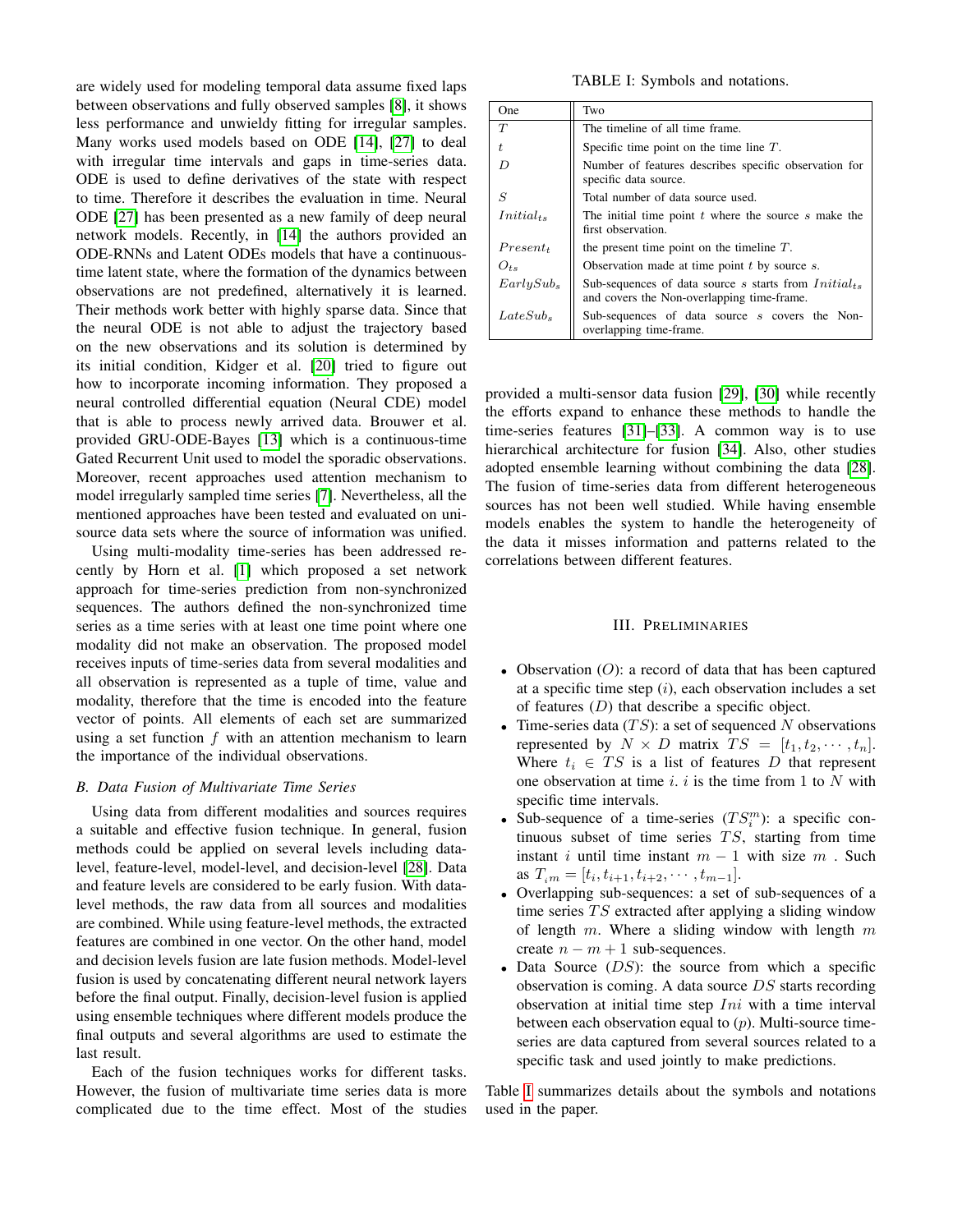<span id="page-3-0"></span>

Fig. 1: The framework of PIETS consists of (1) irregularity encoder that producer pre-trained weights using the early subsequences data, (2) time-series parallelised models to encode late sub-sequences using corresponding weights matrix, (3) aggregating and attention module. The encoder produces  $N \times M \times D$  matrix, where N is the number of samples, M is the time point and  $D$  is the dimensionality of the features.

### IV. METHODOLOGY

### *A. Problem Formulation*

We examine the problem of forecasting on  $S$  timeseries data sets from heterogeneous sources. Whereas, considering a timeline  $T$  and a set of data sources  $DS =$  $\{DS_1, DS_2, \cdots, DS_m\}$  that are used to collect observations related to specific task. We define heterogeneous sources as multiple sources of data that have varying initial time points. Therefore, it cover irregular time periods and generate observations during different time-frame  $t \in T$ . Furthermore, for heterogeneous sources, the generated observations have inconsistent features with highly-variable dimensions. The goal is to model this heterogeneous temporal data captured from multi-source. This is obtained by designing an architecture that can handle unequal lengths time-series without wasting any useful information, as well as modeling the inconsistent features and manage a huge amount of extracted patterns and correlations.

## *B. PIETS Architecture*

PIETS is a deep learning architecture that can encode timeseries from multi-source data sets. It is designed to overcome the irregular sequence lengths, learn inner data sets patterns and discover correlations between multiple data sets. The full architecture of the proposed model is illustrated in Figure [1.](#page-3-0) PIETS consists of three major components: irregularity encoder, parallelised sequence networks and attention mechanism. The overall idea of PIETS can be applied to any deep learning architecture. Also, it is possible to apply PIETS for both multivariate and univariate time-series data sets.

*1) Defining Sub-sequences:* Figure [2](#page-4-0) presents a example of three heterogeneous sources of time-series generate temporal observations during irregularity time-frames t belong to  $T =$  $\{1, 2, \ldots, 10\}$ . As these irregular sequences can not be processed with traditional machine learning models, we overcome this challenge by splitting the sequences of each data source. As presented in Figure [2](#page-4-0) each data source is remarked with two major time instants (1) The initial point refers to the timestamp where the data source starts recording observation for the first time. (2) Present point which is the current timestamp. Also,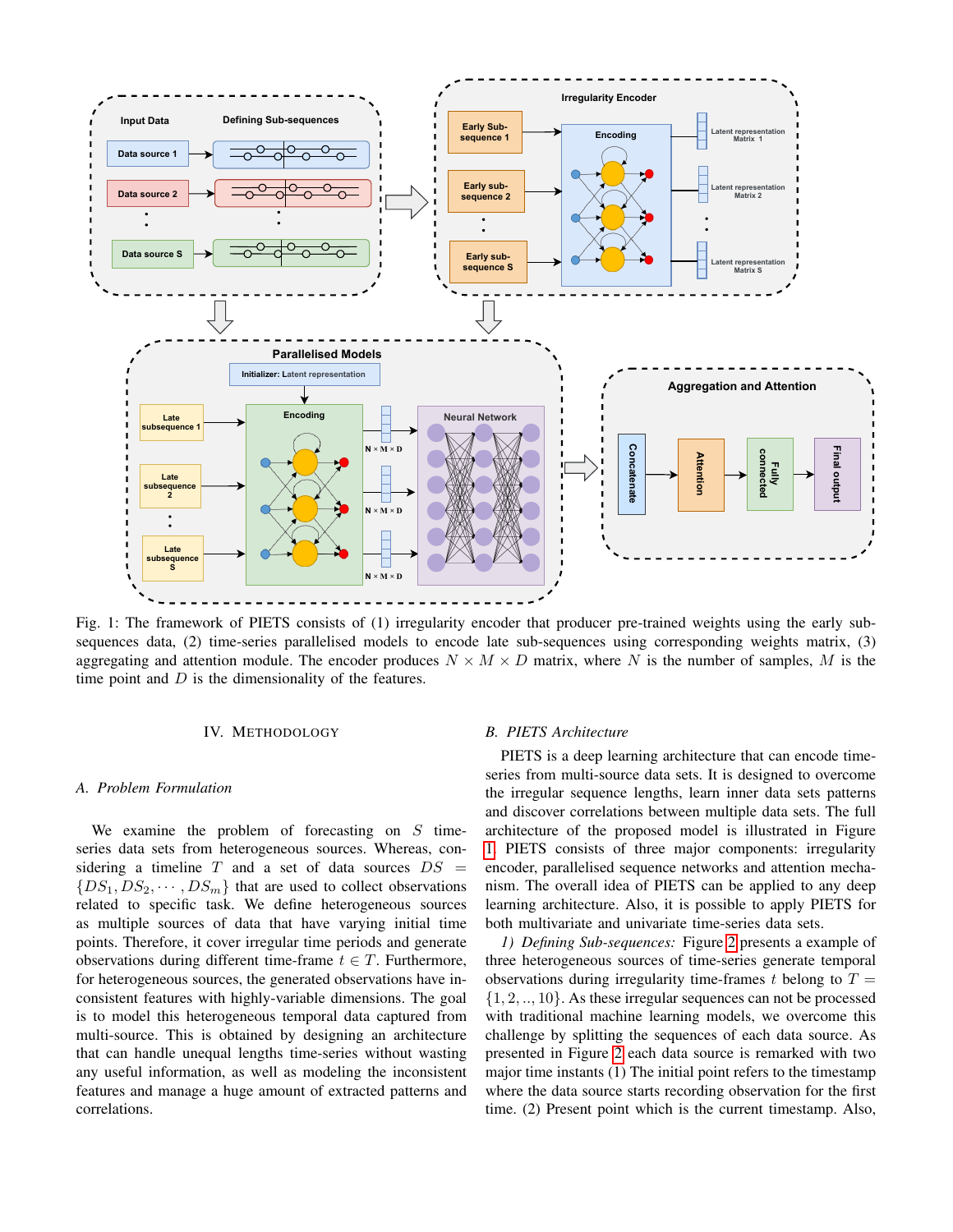<span id="page-4-0"></span>

Fig. 2: Multi-source time-series snapshot diagram. An example of three multi-source datasets. Each data source has its own initial time point. Red periods identify the sub-sequences of each dataset that considered as non-overlapping sequences. The Green periods represent time series where all sequences have equal size.

each source includes three time periods: the unknown period where the data set has not started to collect observations yet, the past period which includes the observations made between the initial period and the present point and the future period which will be predicted and observed during the future. By stacking the three data sources together, two types of subsequences are defined. The first one is "Early sub-sequences" which include observations of a Non-overlapping time-frame (marked with red), The non-overlapping time-frame is the time frame where at least one source has not started recording observations, therefore, it includes available sub-sequences of each data set before the latest data source started making observations. These sub-sequences start from the initial point of the data set until the latest initial point available (marked as green dashes in Figure [2\)](#page-4-0) The second sub-sequence type, is the "Late sub-sequences" (marked with green), which refer to the sub-sequences from the time period where all data are available (overlapping time-frame). Based on this, the nonoverlapping sub-sequence of  $DS_1$  in Figure [2](#page-4-0) include the time points 3,4 and 5, and the non-overlapping sub-sequence of  $DS<sub>2</sub>$  include points 4 and 5. While time points from 6 to 10 represent an equal size time-series data capture from the three data sources.

*2) Irregularity Encoding:* As mentioned earlier, multisource time-series imply highly irregular samples. As two sequences from two sources cover different time-frame, it is important to make these sequences equals before processing them with machine learning. To handle this issue, we proposed an encoding process that does not require imputation or cutting any parts of the data sets, where PIETS encodes the data from each data source separately using two encoding phases based on the previously defined sub-sequences types (early and late sub-sequences). The late sub-sequences that cover the same time frames are used as the primary input for the models, while the dropped early sub-sequences are used to build the learned weights. As presented in Figure [1](#page-3-0) - Irregularity encoder module, the early sub-sequences from non-overlapped time frames  $X_t = (T = 1, ..., m) \in DS_s$ are encoded to learn informative hidden representation weights for each data set using any encoding network;  $LSTM(X_t)$  in our case. In this phase PIETS obtain the initialization matrix  $W_{x_t} = (D \times N)$ . Where D is the dimensions of the sequence and  $N$  is the dimensions of the weights space. The first encoding process starts by defining the non-overlapped subsequences as Equation (1):

$$
V1 = [X_1, ..., X_s]
$$
 (1)

Where s is the total number of data sets and  $X_s$  =  $X_t = [T = 1, ..., m]$ . Each  $X_t$  is passed to sequence model  $LSTM(X<sub>t</sub>)$ . Then a vector is created for the single data set to include the learned weights  $w$  into the form

$$
W_{x_t} = D \times M \tag{2}
$$

D is the number of features observed by the data set and  $N$ is the dimensions of the weights. In the second phase, all the overlapped sub-sequences from all data sets are defined and encoded as Equation (3):

$$
V2 = [X_1, ..., X_s]
$$
 (3)

Where s is the total number of data sets  $X_s = X_t =$  $[T = 1, ..., T]$ . Each  $X_t$  is passed to sequence model along with the learned weights matrix  $W_{x_t}$ . Therefore the sequence model  $(f)$  takes the data set as an input and the corresponding weights as an initializer

$$
f = LSTM(X_t, W_{x_t})
$$
\n<sup>(4)</sup>

Injecting weights to the model have many preferences over other fusion and joining data methods. By splitting the sequences into two types, we address the irregularity problem associated with having multi-source data since the last features that will be joined together have unified ranges. Unlike using fixed-size windows and modeling only specific parts of the data, our model can use all information to emphasize the encoding and modeling process. Moreover, by addressing only the weights of the data (rather than the raw data) the model reduces the chances of data overwhelming and over-fitting.

*3) Parallelised Time-Series Modeling:* As previously described, sequence models are used to learn and encode the features. After having the initialization weights from nonoverlapping sequences, each data set is modeled separately. Parallel deep learning networks are used and initialized by the corresponding weights matrix  $W_{x_t}$ . Any type of neural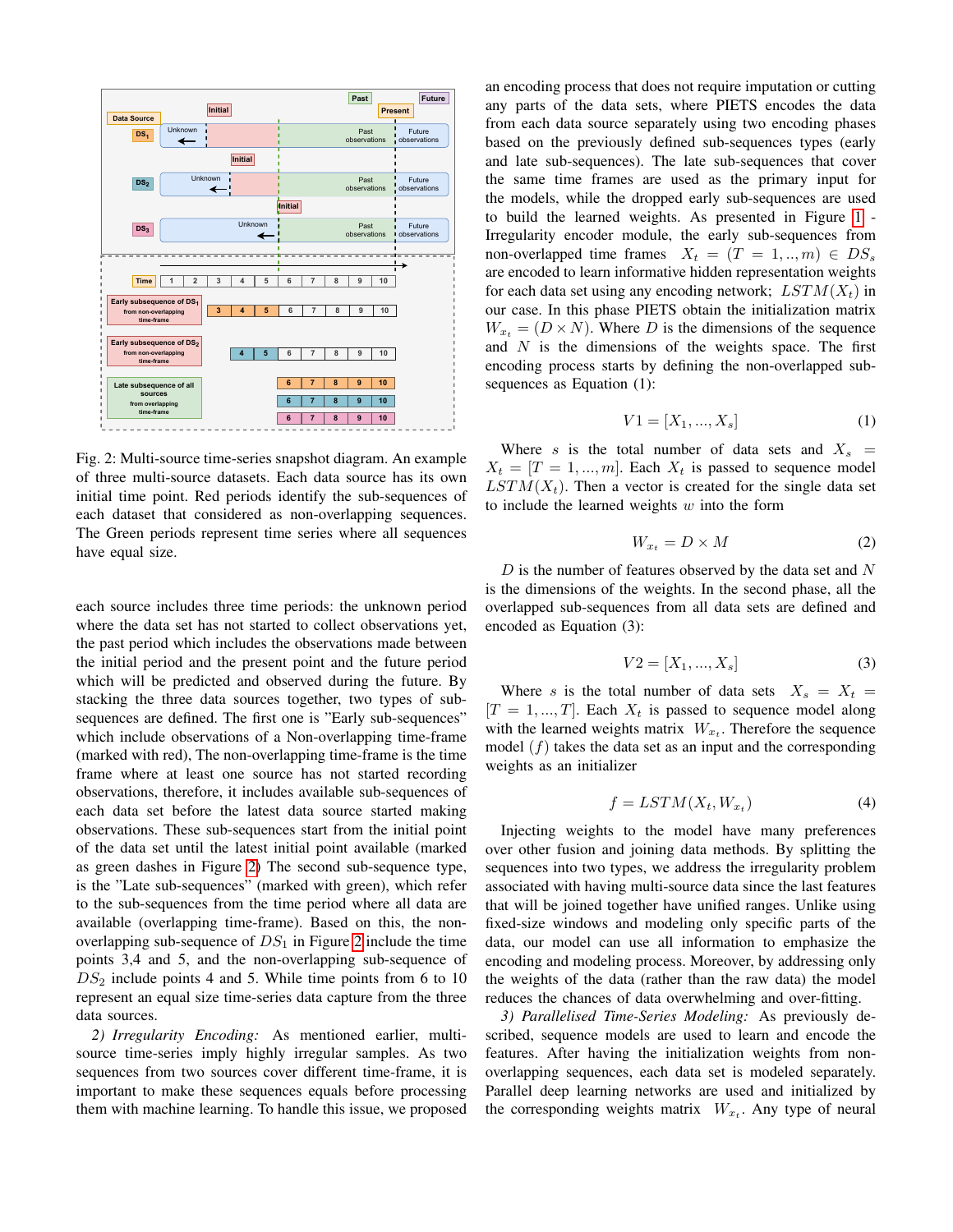network could be applied. For our experiments, we used LSTM and Dense layers with the Rectified Linear Unit (ReLU) as inner activation for hidden layers, ReLU  $(X \times W + B)$ .

As shown in Figure [1,](#page-3-0) the main data is fed into two models sequentially. The first one is the parallelized networks, where the inner relations and temporal patterns between the data set observations are captured. The second model is unified hidden layers that discover and learn the patterns between information from different data sets. Toward this, a concatenate layer is used to combine the output of all parallelized networks and a sequential model is then used to catch any additional temporal correlation.

Since our model is designed for multi-source data, having a parallel neural network preserves high flexible model as several types of neural networks could be used based on the type and structure of the raw data. Furthermore, it helps learn and extract the most related features to a specific task. So as the goal of the parallel layers is to independently learn the correlation between features from the same source, having an additional unified network for combined data enhances the extracted features and learns any hidden correlation between data sets.

*4) Attention Mechanism :* We add an attention layer before the final output to help the model focus on the different periods of the sequences and give different importance for different sequences. The goal is to learn the importance of individual sequences by highlighting specific parts of each data sample with an importance score. In this step, all hidden states for each sequence are passed to the attention network with input shape of (batch-size, time-steps, input-dimension). Where first, a score function  $(score(h_t, h_s))$  is trying to compute an alignment score given a target hidden state  $(h_t)$  and source hidden states  $(h_s)$ .

$$
score(h_t, \overline{h_s}) = h_t^T \cdot W_a \cdot h_s \tag{5}
$$

here  $W$  is the trainable weights matrix of attention. After having the attention score, the attention weights  $\alpha_{ts}$  for each sequence is calculated using softmax as follow:

$$
\alpha_{ts} = \frac{exp(score(h_t, \overline{h_s}))}{\sum_{s'=1}^{S} exp(score(h_t, \overline{h_{s'}}))}
$$
(6)

Finally, the attention vector is passed as input to a fully connected layer based on context vector  $c_t$ , where:

$$
c_t = \sum_s \alpha_{ts} \overline{h_s} \tag{7}
$$

$$
\alpha_t = f(c_t, h_t) = \tanh(W_c[c_t; h_t]) \tag{8}
$$

### V. EXPERIMENTS

### *A. COVID-19 Data Sets*

We apply our method to COVID-19 forecasting task. Forecasting COVID-19 is an extremely hard task where the outbreak of the virus depends on many factors related to the nature of the virus and the applied safety procedures.

Therefore it is required information from many sectors to be able to analyze and predict the outbreak of COVID-19. Accordingly, multi-source time-series data related to COVID-19 have been collected and used to test the performance of the proposed model. These data sets highly demonstrate our problem statement, as each data source has collected information for different periods of time. We used seven data sets related to five basic domains including COVID-19 historical information, geographical, health, mobility and people's behavior data.

*1) Historical data:* For the historical COVID-19 information, we extracted the daily number of confirmed new cases per state from Wikipedia: COVID-19 pandemic data - United states medical cases.

*2) Geographical data:* Geographical information is represented by the daily number of population and density of people extracted from the aggregated population data set from Facebook Disaster Maps [\[35\]](#page-9-27).

*3) Health information:* Health information was collected from Aggregated COVID-19 Symptom Survey data set [\[36\]](#page-10-0). The data was obtained from Facebook users and it includes self-report COVID-19 related symptoms.

*4) Mobility information:* We extracted mobility data from three data sets: Google Community Mobility Reports data set., Apple Mobility Trend Reports and Movement data from Facebook Disaster Maps [\[35\]](#page-9-27).

*5) Behavior information:* Behavior data is represented by Google search trends, We used the search trends data for COVID-19 symptoms from Google Cloud Platform-COVID-19-open-data and we manually extracted additional data from Google trend related to the following search terms (COVID-19–Coronavirus, How to know if I have COVID-19, How to know if I have coronavirus, How do I know if I have COVID-19, How do I know if I have coronavirus, What are COVID-19 symptoms, What are coronavirus symptoms).

### *B. Setup and Hyper-parameter Settings*

*1) Sliding Windows:* To construct the sequences from collected data sets we used a sliding window of seven days length, which means that the model predicts the outbreak of day  $t$  after studying and learning the features of the previous days from  $t - 7$  to  $t - 1$ . Each data sample is represented with a set of sequences and the features vector is  $M \times D$ , where M is the number of sequences (number of time points), seven in our case, and  $D$  is the number of features that observed by specific data-source.

We determine the lag size based on the auto-correlation of the time-series and the virus incubation period. We study the auto-correlation of COVID-19 daily confirmed cases using the Auto-Correlation Functions (ACF) and Partial-ACF. Through the analysis of the data set, we found that ACF and PACF demonstrate a high correlation between the daily confirmed number of cases and its latest ten recent values. Also, ACF showed slow decay which implies that the future values have a very high correlation with their past values. However, since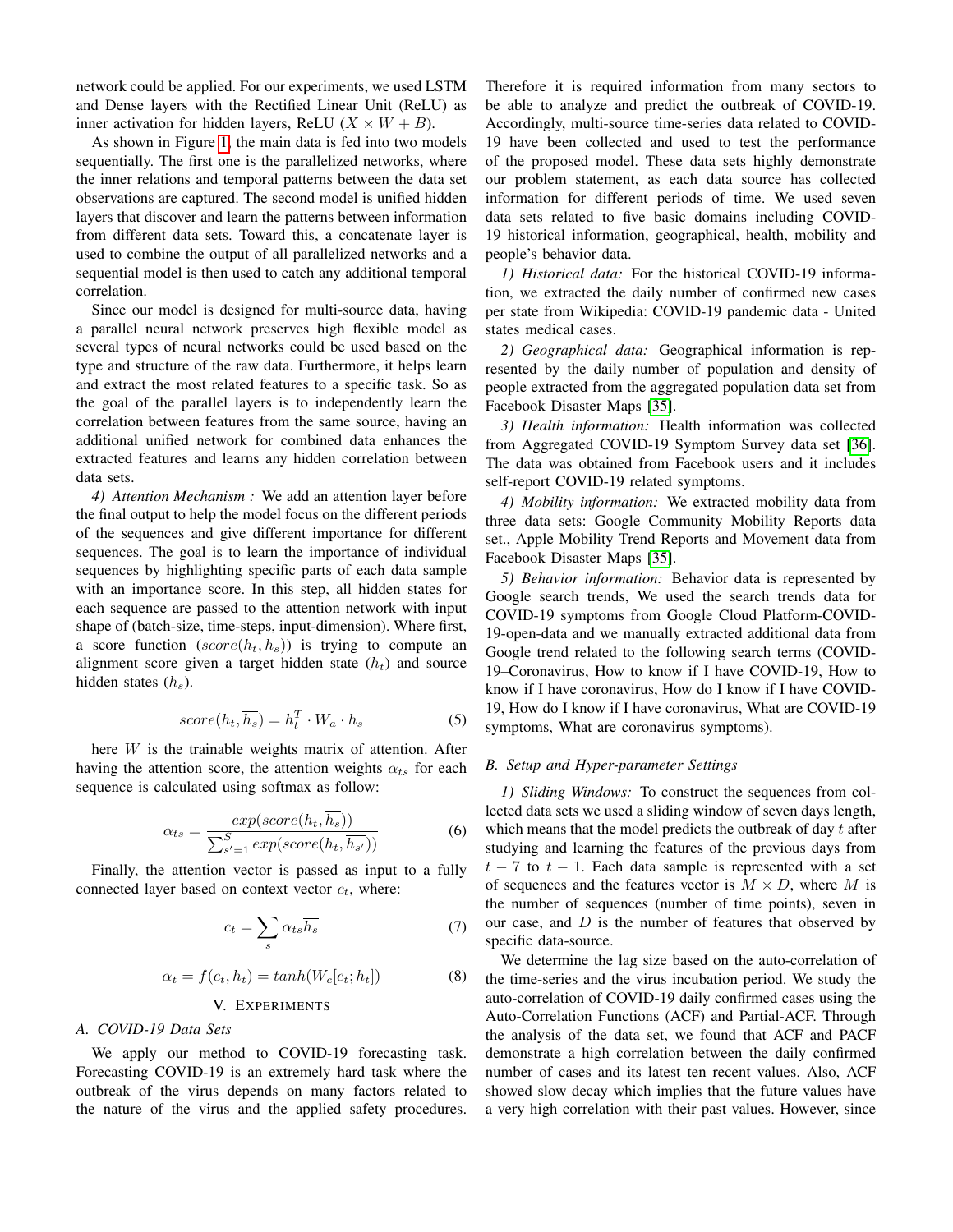the average incubation time for COVID-19 is 4 to 7 days, we choose the lag size to be 7.

*2) Hyper-parameter:* For our experiments, five different US states have been used (New York (NY), Illinois (IL), North Carolina (NC), Wisconsin (WI), Oklahoma (OK)) , these selected states have various levels of COVID-19 outbreak. Each data set and state represents and covers different time intervals. For all experiments, non-shuffled data splitting into a training and testing set have been applied. 66% of the sequences were used for training while the testing set held the remaining 33%. We used 20% of the training data for validation. Only the sequences marked as overlapping sequences were split, while for the irregularity encoder all early sequences were used for training. LSTM model was used as our main model with an output dimension size equal to 128. Parallel LSTM layers have been used to learn the intra-dataset correlations and patterns, followed by a concatenation layer and another LSTM network to learn the datasets correlation. We run each experiment including the baseline 5 times using several random seeds to initialize the model parameters. The model is trained with Adam optimizer and implemented using Tensorflow on a desktop with an NVIDIA GeForce MX230.

## *C. Performance Evaluation*

*1) Evaluation Protocol:* As described in the problem statement, the data sets are irregular over long time intervals thus include long continuous sequences of missing observations. Since this issue has not been explicitly proposed before, we explore two potential techniques as baselines to handle this issue. We conduct a wide range of experiments using features level fusion along with regular neural network and irregular time series modeling. Features level fusion is one of the most common fusion methods for dealing with multi-source data. In order to have features level fusion, all sequences and timeseries data are required to have the same length to be fed into the machine learning model. Therefore, a predefined fixedsize window is needed, which is a primitive way for handling unequal size data samples by performing a fixed size window  $n$  to all data sequences. The windows cover sub-sequences of the series where all observations are available. Each sequence has a length equal to  $n$  and only the selected parts of the data sets are used for training and testing while the reminding parts are discarded.

For the irregular models, we evaluate the most recent methods that have been designed for irregular time series data (decay and ODE-based models). These methods have shown a good ability to handle missing values and are used to handle data sets with different interval sizes between observations (e.g.unequal and irregular observed samples). Overall, the following models are considered for comparison:

• GRU-D: Gated Recurrent Unit (GRU) based model with decay method that is performed on two-part; decay for input to perform input imputation and exponential decay for the hidden state. The model captures the informative missingness by incorporating masking and time interval. It required three inputs including the original sequence (observed variable), masking vector to inform if the input is observed or missing and time interval to represents the time patterns of observations [\[10\]](#page-9-16).

- RNN-VAE: A variational autoencoder consists of encoder and decoder neural network with standard RNN model for each.
- ODE-RNN: RNN neural network with a continuous hidden state that is calculated based on neural ODEs and standard RNN. Whereas neural ODEs are applied to model hidden state dynamics when there are no observations, standard RNN is used to update the hidden state when a new observation appears [\[14\]](#page-9-9).
- Latent ODE: Encoder-decoder architectures with ODE-RNN network for encoder and neural-ODE for decoder [\[14\]](#page-9-9).
- Neural CDE: an extended Neural-ODE model using controlled differential equations to increase the ability for the model to processing incoming data and adjust the variable trajectories. Neural-CDE trained with memory-efficient adjoint-based backpropagation even across observations. [\[20\]](#page-9-13).

To assess the performance of our model, we use Root Mean Squared Error (RMSE), Mean Squared Error (MSE), and Mean Absolute Percentage Error (MAPE).

*2) Evaluation Result:* Table [II](#page-7-0) presents the results of our model against several baselines. The first method describes the result using a predefined window and feature-level fusion. Where specific parts of each data set are selected and all features combined as one vector of equal-size sequences. The generated data is fed to an LSTM model. As the result indicates, using PIETS achieves a higher performance in terms of MSE, RMSE comparing with using the primitive data fusion and one network. The rest of the table presents the results using the irregularity specialist models and their performance to handle the heterogeneous multi-source timeseries. Stander RNN along with Autoencoders continued to perform poorly for all states. Also, Neural CDE showed the same poor performance. On the other hand, ODE-RNN reported the best performance among all baselines especially for New York and North Carolina that have the less percentage of missing observations. The rest of the baseline models (latent-ode and GRU-D) have not shown a great performance yet they performed much better comparing with CDE and RNN-VAE models. The final result shows that our PIETS model outperforms these state-of-the-art models where the irregularity model was unable to handle the long sequences of missing observation accrue with multi-source data.

### VI. ABLATION STUDY

In this part, we examine the effect of individual components of our network. Particularly, the effect of weights initializer and attention network. We add the major components to the model one by one and validate their performance using MSE measurement. The following three architectures are considered along with the full architecture of PIETS: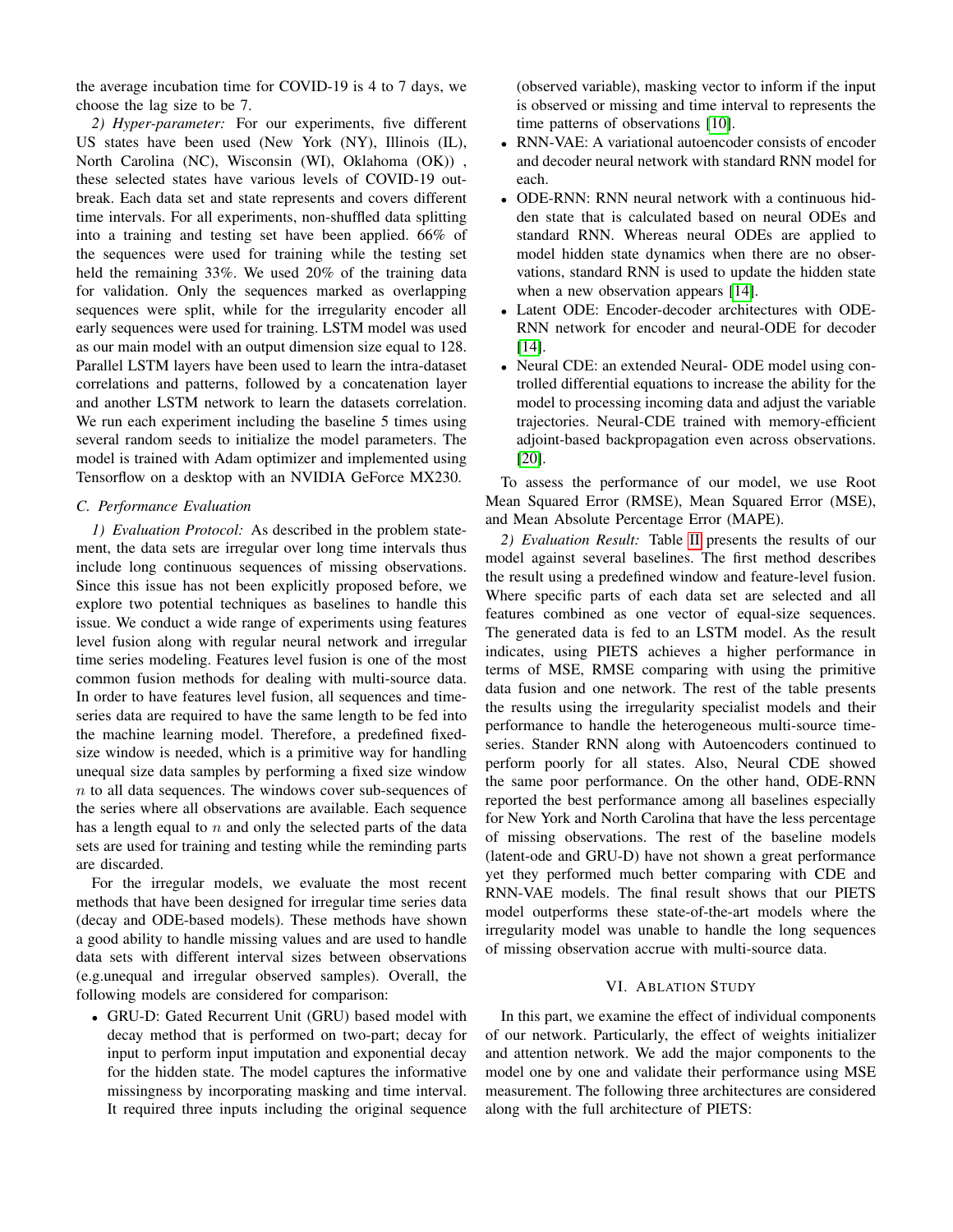<span id="page-7-0"></span>

|  |  | TABLE II: Test MSE, RMSE, MAPE on several COVID-19 related datasets for PIETS and state-of-the-art baseline models |  |  |  |
|--|--|--------------------------------------------------------------------------------------------------------------------|--|--|--|
|--|--|--------------------------------------------------------------------------------------------------------------------|--|--|--|

| Method                               | Metrics     | New York | <b>Illinois</b> | North Carolina | Oklahoma | Wisconsin |
|--------------------------------------|-------------|----------|-----------------|----------------|----------|-----------|
| predefined window                    | MSE         | 0.0036   | 0.4590          | 0.7935         | 0.6439   | 1.3620    |
|                                      | <b>RMSE</b> | 0.0602   | 0.6775          | 0.8898         | 0.7998   | 1.1625    |
|                                      | <b>MAPE</b> | 0.1644   | 0.1878          | 0.3019         | 0.2143   | 0.2584    |
| <b>RNN-VAE</b>                       | MSE         | 0.0228   | 1.4203          | 3.1513         | 4.5986   | 4.696     |
|                                      | <b>RMSE</b> | 0.1482   | 1.1918          | 1.7752         | 2.1444   | 2.167     |
|                                      | <b>MAPE</b> | 0.5175   | 0.5188          | 0.5187         | 0.7248   | 0.6063    |
| Neural CDE (NeurIPS 2020) [20]       | MSE         | 0.7133   | 0.8972          | 1.082          | 3.3308   | 2.8275    |
|                                      | <b>RMSE</b> | 0.8186   | 0.9472          | 1.0402         | 1.8114   | 1.6764    |
|                                      | <b>MAPE</b> | 2.1934   | 0.3344          | 0.2533         | 0.5695   | 0.4507    |
| <b>ODE-RNN</b> (arxiv 2019) [14]     | <b>MSE</b>  | 0.0025   | 0.6068          | 0.7252         | 1.1522   | 2.5753    |
|                                      | <b>RMSE</b> | 0.0495   | 0.7789          | 0.8515         | 1.0734   | 1.6048    |
|                                      | <b>MAPE</b> | 0.1397   | 0.2937          | 0.3037         | 0.3033   | 0.3378    |
| latent ODE (NeurIPS 2018) [27]       | MSE         | 0.0031   | 0.7069          | 0.8268         | 1.1563   | 1.4346    |
|                                      | <b>RMSE</b> | 0.0556   | 0.8408          | 0.9093         | 1.0753   | 1.1977    |
|                                      | <b>MAPE</b> | 0.1754   | 0.2685          | 0.3402         | 0.3312   | 0.2819    |
| GRU-D (scientific reports 2018) [10] | MSE         | 0.0028   | 0.5851          | 0.8171         | 0.8601   | 3.1178    |
|                                      | <b>RMSE</b> | 0.0532   | 0.7649          | 0.9039         | 0.9274   | 1.7657    |
|                                      | <b>MAPE</b> | 0.1502   | 0.2668          | 0.3313         | 0.2818   | 0.4271    |
| PIETS (ours)                         | MSE         | 0.0021   | 0.3903          | 0.6488         | 0.6039   | 0.844     |
|                                      | <b>RMSE</b> | 0.0463   | 0.6247          | 0.8131         | 0.7814   | 0.9753    |
|                                      | <b>MAPE</b> | 0.1386   | 0.1704          | 0.2292         | 0.219    | 0.2318    |

- Basic model: Includes only the predictors with random initial weights and a fully connected layer to combine all the features.
- Attention only model: Includes the same components of the base model along with an attention layer that assigns different importance rates to different features.
- Weights initializer only model: Includes the same components of the base model with reforms on the initial weights to be defined based on previously learned features.

The results of ablation study are presented in Table [III.](#page-8-0) Effect of initial weights: As shown in the second row of Table [III,](#page-8-0) the weights initializer has a better performance than the base model (the first row). By only introducing the initial weights, on each dataset, the MSE value has dropped by 8%, 18.83%, 4.77%, 26.77%, and 29.26%, respectively compared to the base model.

Effect of attention: The performance of only adding the attention component is presented in the third row of Table [III.](#page-8-0) Although it does not improve the performance as much as the weights initializer module, it still outperforms the base model for most datasets except for New York. On average, using the attention module the MSE values decreased by 18.46% over the base model.

In general, the configuration with both weight initilizer and attention mechanism enabled outperforms all other three configurations. This result justifies the need of incorporating these two components in PIETS.

### VII. MODEL INTERPRETABILITY AND ROBUSTNESS

To explore the robustness of our method we analyze loss convergence and attention importance weights in the section. From Figure [3](#page-8-1) we can see that the model gives different attention weights for different sequences of lag. This indicates that the model learns the importance of each sequence and its correlation to the current target day. Therefore, prevents irrelevant observations from having a huge influence on the result. For most of the cases, the oldest lags get the highest importance rates which are sensible as mostly the outbreak of COVID-19 relies more on the movement and behaviors of people in the last 3 to 7 days rather than the behaviors in the last one day. For example, in Figure  $3(b)$ , (c) and (e) a very low importance rate has been given to first and second lag sequences. On the other hand for New York and Oklahoma Figure [3\(](#page-8-1)a) and (d) the attention highlighted the early lags sequences.

Figure [4](#page-8-2) presents the model training loss with and without the weights initializer for each data set. We show that using the pre-trained weights extracted from the irregularity encoder leads to a faster converging of the neural network during the training period. Considering North Carolina as an example (Figure [4\(](#page-8-2)b)), without adding the weights initializer, the model requires an extra 52 epochs to achieve a loss value less than the average loss values achieved by the model at the first 100 epochs (0.218). This also applies to New York, Oklahoma and Wisconsin (Figure [4\(](#page-8-2)a),(d) and (e)), where the model requires many extra epochs (19 extra epochs for Oklahoma and 18 extra epochs for New York and Wisconsin) to reach the average loss values achieved at the first 100 epochs. While for (Illinois, Figure  $4(c)$ ), the weights initializer has a relatively less effect on convergence, as using the weights initializer accelerated the convergence by 8 epochs.

### VIII. CONCLUSION

In this paper, we present a state-of-the-art deep learning architecture (PIETS) for forecasting time series from heterogeneous data sources. Our architecture is designed with several components to model the unequal lengths data sets and effectively learn the patterns and correlation between observations from multi-source. PIETS yields a competitive performance on the challenging COVID-19 case number forecasting task with real-world data sets. Unlike other traditional fusion methods,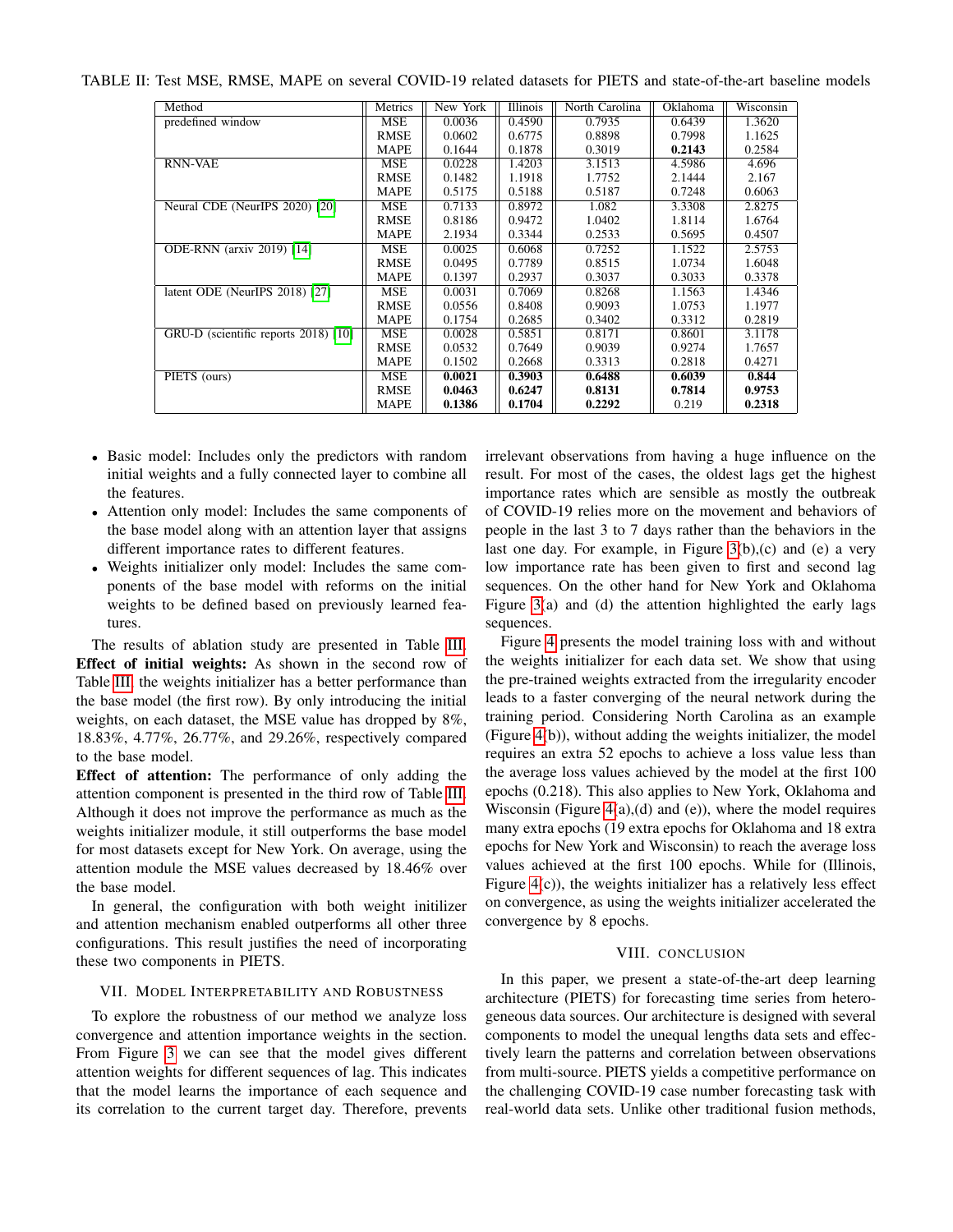<span id="page-8-1"></span><span id="page-8-0"></span>

TABLE III: MSE result for ablation study results on several datasets

Fig. 3: Illustration of model interpreterability in terms of the attention weights for all case studies.

<span id="page-8-2"></span>

Fig. 4: Loss convergence during training for PIETS with and without weights initializer. Using the full modules of PIETS accelerates the convergence for all cases.

PIETS does not rely on imputing or discarding any data samples, which results in a better ability to enhance the prediction. Furthermore, our experiments demonstrate that using pre-trained weights generated from PIETS irregularity encoder accelerates the convergence of the model and improves the

forecasting performance. Moreover, we show that using an attention mechanism increases the interpretability of the model and highlights the most related feature sets.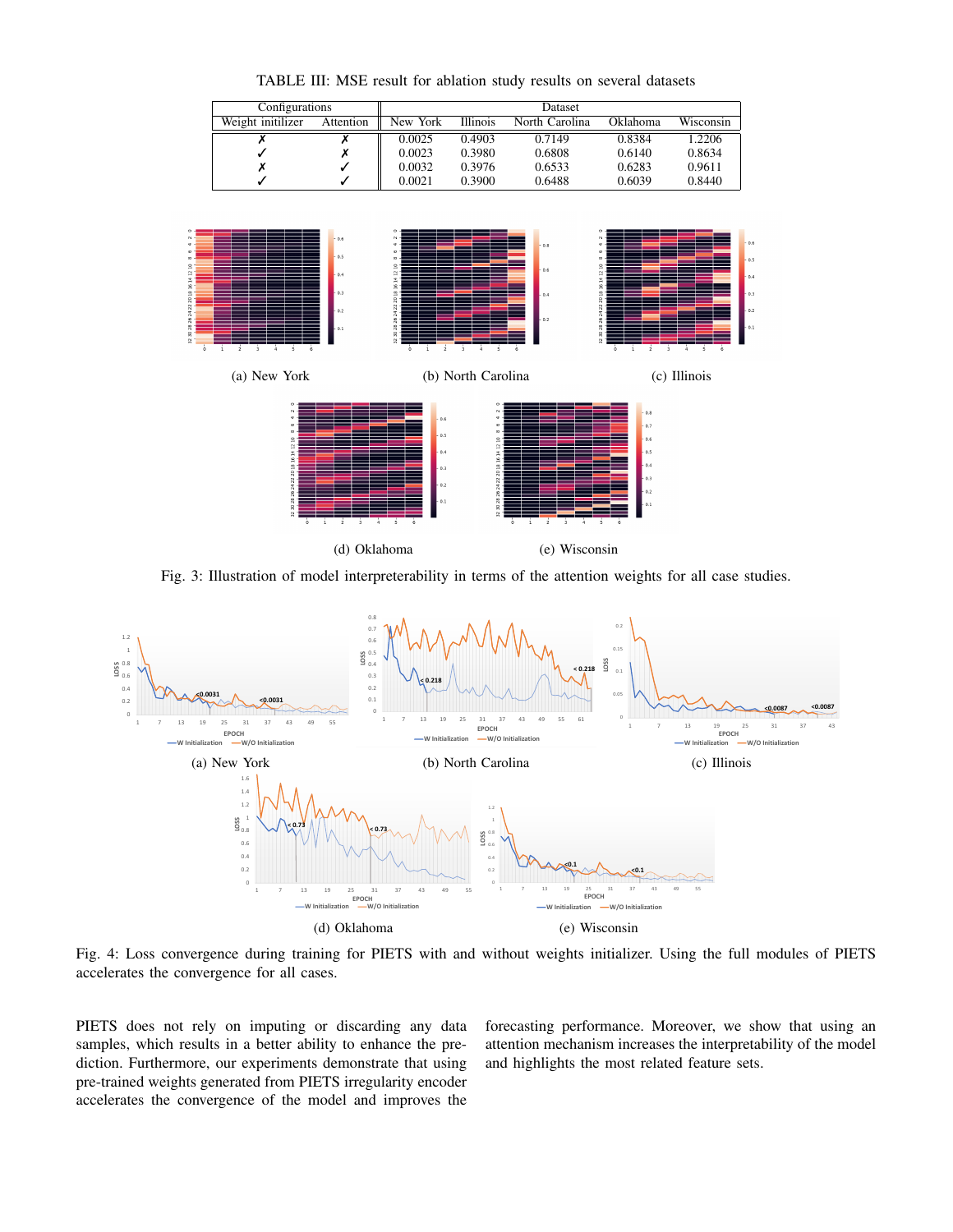### ACKNOWLEDGMENT

This research is supported by Australian Research Council (ARC) Discovery Project *DP190101485*.

### **REFERENCES**

- <span id="page-9-0"></span>[1] M. Horn, M. Moor, C. Bock, B. Rieck, and K. M. Borgwardt, "Set functions for time series," in *Proceedings of the 37th International Conference on Machine Learning, ICML 2020, 13-18 July 2020, Virtual Event*, ser. Proceedings of Machine Learning Research, vol. 119. PMLR, 2020, pp. 4353–4363.
- [2] F. Martínez-Álvarez, A. Troncoso, G. Asencio-Cortés, and J. C. Riquelme, "A survey on data mining techniques applied to electricityrelated time series forecasting," *Energies*, vol. 8, no. 11, pp. 13 162– 13 193, 2015.
- <span id="page-9-1"></span>[3] B. Lim and S. Zohren, "Time-series forecasting with deep learning: a survey," *Philosophical Transactions of the Royal Society A*, vol. 379, no. 2194, p. 20200209, 2021.
- <span id="page-9-2"></span>[4] P. N. Mahalle, N. P. Sable, N. P. Mahalle, and G. R. Shinde, "Data analytics: Covid-19 prediction using multimodal data," in *Intelligent Systems and Methods to Combat Covid-19*. Springer, 2020, pp. 1– 10.
- [5] G. R. Shinde, A. B. Kalamkar, P. N. Mahalle, N. Dey, J. Chaki, and A. E. Hassanien, "Forecasting models for coronavirus disease (COVID-19): A survey of the state-of-the-art," *SN Comput. Sci.*, vol. 1, no. 4, p. 197, 2020.
- <span id="page-9-3"></span>[6] K. C. Santosh, "Ai-driven tools for coronavirus outbreak: Need of active learning and cross-population train/test models on multitudinal/multimodal data," *J. Medical Syst.*, vol. 44, no. 5, p. 93, 2020.
- <span id="page-9-4"></span>[7] S. N. Shukla and B. M. Marlin, "Multi-time attention networks for irregularly sampled time series," *arXiv preprint arXiv:2101.10318*, 2021.
- <span id="page-9-5"></span>[8] A. Sherstinsky, "Fundamentals of recurrent neural network (rnn) and long short-term memory (lstm) network," *Physica D: Nonlinear Phenomena*, vol. 404, p. 132306, 2020.
- <span id="page-9-6"></span>[9] B. Pratap Singh, I. Deznabi, B. Narasimhan, B. Kucharski, R. Uppaal, A. Josyula, and M. Fiterau, "Multi-resolution networks for flexible irregular time series modeling (multi-fit)," *arXiv e-prints*, pp. arXiv– 1905, 2019.
- <span id="page-9-16"></span>[10] Z. Che, S. Purushotham, K. Cho, D. Sontag, and Y. Liu, "Recurrent neural networks for multivariate time series with missing values," *Scientific reports*, vol. 8, no. 1, pp. 1–12, 2018.
- [11] Y.-J. Kim and M. Chi, "Temporal belief memory: Imputing missing data during rnn training." in *In Proceedings of the 27th International Joint Conference on Artificial Intelligence (IJCAI-2018)*, 2018.
- <span id="page-9-7"></span>[12] C. Zhang, H. Fanaee-T, and M. Thoresen, "Feature extraction from unequal length heterogeneous ehr time series via dynamic time warping and tensor decomposition," *Data Mining and Knowledge Discovery*, pp. 1–25, 2021.
- <span id="page-9-8"></span>[13] E. D. Brouwer, J. Simm, A. Arany, and Y. Moreau, "Gru-ode-bayes: Continuous modeling of sporadically-observed time series," in *Advances in Neural Information Processing Systems 32: Annual Conference on Neural Information Processing Systems 2019, NeurIPS 2019, December 8-14, 2019, Vancouver, BC, Canada*, H. M. Wallach, H. Larochelle, A. Beygelzimer, F. d'Alché-Buc, E. B. Fox, and R. Garnett, Eds., 2019, pp. 7377–7388.
- <span id="page-9-9"></span>[14] Y. Rubanova, R. T. Chen, and D. Duvenaud, "Latent odes for irregularlysampled time series," *arXiv preprint arXiv:1907.03907*, 2019.
- <span id="page-9-10"></span>[15] W. Cao, D. Wang, J. Li, H. Zhou, L. Li, and Y. Li, "BRITS: bidirectional recurrent imputation for time series," in *Advances in Neural Information Processing Systems 31: Annual Conference on Neural Information Processing Systems 2018, NeurIPS 2018, December 3-8, 2018, Montreal, ´ Canada*, S. Bengio, H. M. Wallach, H. Larochelle, K. Grauman, N. Cesa-Bianchi, and R. Garnett, Eds., 2018, pp. 6776–6786.
- [16] Y. Liu, R. Yu, S. Zheng, E. Zhan, and Y. Yue, "NAOMI: nonautoregressive multiresolution sequence imputation," in *Advances in Neural Information Processing Systems 32: Annual Conference on Neural Information Processing Systems 2019, NeurIPS 2019, December 8-14, 2019, Vancouver, BC, Canada*, H. M. Wallach, H. Larochelle, A. Beygelzimer, F. d'Alché-Buc, E. B. Fox, and R. Garnett, Eds., 2019, pp. 11 236–11 246.
- <span id="page-9-19"></span>[17] Q. Ma, W. Lee, T. Fu, Y. Gu, and G. Yu, "MIDIA: exploring denoising autoencoders for missing data imputation," *Data Min. Knowl. Discov.*, vol. 34, no. 6, pp. 1859–1897, 2020.
- <span id="page-9-11"></span>[18] M. Khayati, A. Lerner, Z. Tymchenko, and P. Cudré-Mauroux, "Mind the gap: An experimental evaluation of imputation of missing values techniques in time series," *Proc. VLDB Endow.*, vol. 13, no. 5, pp. 768– 782, 2020.
- <span id="page-9-12"></span>[19] S. C. Li and B. M. Marlin, "A scalable end-to-end gaussian process adapter for irregularly sampled time series classification," in *Advances in Neural Information Processing Systems 29: Annual Conference on Neural Information Processing Systems 2016, December 5-10, 2016, Barcelona, Spain*, D. D. Lee, M. Sugiyama, U. von Luxburg, I. Guyon, and R. Garnett, Eds., 2016, pp. 1804–1812.
- <span id="page-9-13"></span>[20] P. Kidger, J. Morrill, J. Foster, and T. J. Lyons, "Neural controlled differential equations for irregular time series," in *Advances in Neural Information Processing Systems 33: Annual Conference on Neural Information Processing Systems 2020, NeurIPS 2020, December 6-12, 2020, virtual*, H. Larochelle, M. Ranzato, R. Hadsell, M. Balcan, and H. Lin, Eds., 2020.
- <span id="page-9-14"></span>[21] Z. C. Lipton, D. C. Kale, and R. C. Wetzel, "Directly modeling missing data in sequences with rnns: Improved classification of clinical time series," in *Proceedings of the 1st Machine Learning in Health Care, MLHC 2016, Los Angeles, CA, USA, August 19-20, 2016*, ser. JMLR Workshop and Conference Proceedings, F. Doshi-Velez, J. Fackler, D. C. Kale, B. C. Wallace, and J. Wiens, Eds., vol. 56. JMLR.org, 2016, pp. 253–270.
- <span id="page-9-15"></span>[22] P. Yadav, M. S. Steinbach, V. Kumar, and G. J. Simon, "Mining electronic health records (ehrs): A survey," *ACM Comput. Surv.*, vol. 50, no. 6, pp. 85:1–85:40, 2018.
- <span id="page-9-17"></span>[23] M. Moor, M. Horn, B. Rieck, D. Roqueiro, and K. M. Borgwardt, "Early recognition of sepsis with gaussian process temporal convolutional networks and dynamic time warping," in *Proceedings of the Machine Learning for Healthcare Conference, MLHC 2019, 9-10 August 2019, Ann Arbor, Michigan, USA*, ser. Proceedings of Machine Learning Research, F. Doshi-Velez, J. Fackler, K. Jung, D. C. Kale, R. Ranganath, B. C. Wallace, and J. Wiens, Eds., vol. 106. PMLR, 2019, pp. 2–26.
- [24] T. Aittokallio, "Dealing with missing values in large-scale studies: microarray data imputation and beyond," *Briefings Bioinform.*, vol. 11, no. 2, pp. 253–264, 2010.
- [25] S. Zhang, "Parimputation: From imputation and null-imputation to partially imputation," IEEE Intell. Informatics Bull., vol. 9, no. 1, pp. 32–38, 2008.
- <span id="page-9-18"></span>[26] T. E. Raghunathan, J. M. Lepkowski, J. Van Hoewyk, P. Solenberger *et al.*, "A multivariate technique for multiply imputing missing values using a sequence of regression models," *Survey methodology*, vol. 27, no. 1, pp. 85–96, 2001.
- <span id="page-9-20"></span>[27] T. Q. Chen, Y. Rubanova, J. Bettencourt, and D. Duvenaud, "Neural ordinary differential equations," in *Advances in Neural Information Processing Systems 31: Annual Conference on Neural Information Processing Systems 2018, NeurIPS 2018, December 3-8, 2018, Montreal, ´ Canada*, S. Bengio, H. M. Wallach, H. Larochelle, K. Grauman, N. Cesa-Bianchi, and R. Garnett, Eds., 2018, pp. 6572–6583.
- <span id="page-9-21"></span>[28] J. Wu, Y. Feng, and P. Sun, "Sensor fusion for recognition of activities of daily living," *Sensors*, vol. 18, no. 11, p. 4029, 2018.
- <span id="page-9-22"></span>[29] H. B. Mitchell, *Multi-sensor data fusion: an introduction*. Springer Science & Business Media, 2007.
- <span id="page-9-23"></span>[30] R. F. Brena, A. A. Aguileta, L. A. Trejo, E. Molino-Minero-Re, and O. Mayora, "Choosing the best sensor fusion method: A machinelearning approach," *Sensors*, vol. 20, no. 8, p. 2350, 2020.
- <span id="page-9-24"></span>[31] C. Diao and B. Wang, "Data fusion of multivariate time series: Application to noisy 12-lead ECG signals," *CoRR*, vol. abs/1803.01488, 2018.
- [32] W. Zhu and F. Xiao, "Improvement of time series data fusion based on evidence theory and DEMATEL," *IEEE Access*, vol. 7, pp. 81 397– 81 406, 2019.
- <span id="page-9-25"></span>[33] C. Diao, B. Wang, and N. Cai, "Data fusion of multivariate time series based on local weighted zero-order prediction algorithm," in *2017 36th Chinese Control Conference (CCC)*. IEEE, 2017, pp. 5663–5667.
- <span id="page-9-26"></span>[34] C. Harris, A. Bailey, and T. Dodd, "Multi-sensor data fusion in defence and aerospace," *The Aeronautical Journal*, vol. 102, no. 1015, pp. 229– 244, 1998.
- <span id="page-9-27"></span>[35] P. Maas, S. Iyer, A. Gros, W. Park, L. McGorman, C. Nayak, and P. A. Dow, "Facebook disaster maps: Aggregate insights for crisis response & recovery," in *Proceedings of the 16th International Conference on Information Systems for Crisis Response and Management, Valencia, ` Spain, May 19-22, 2019, Z. Franco, J. J. González, and J. H. Canós,* Eds. ISCRAM Association, 2019.